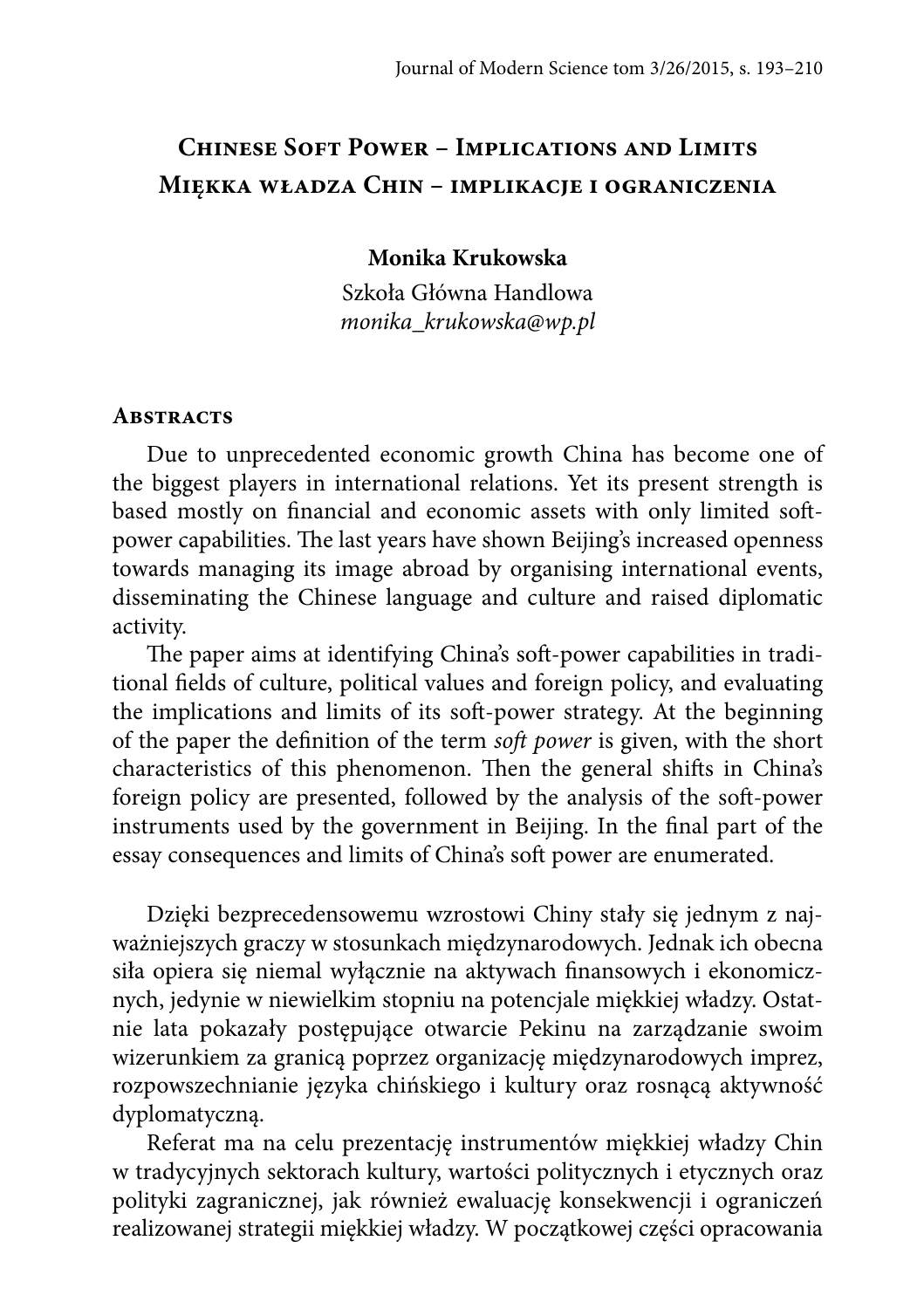przedstawiona jest definicja pojęcia miękkiej władzy, wraz z krótką charakterystyką zjawiska. Następnie zaprezentowane zostały główne idee chińskiej polityki zagranicznej, a następnie analiza instrumentów miękkiej władzy stosowanych przez Pekin. Pracę zamyka zestawienie konsekwencji i ograniczeń chińskiej polityki miękkiej władzy.

# **Keywords:**

*China, soft power, culture, foreign policy Chiny, miękka władza, kultura, polityka zagraniczna*

# **Introduction**

China has undergone dramatic changes within the last decades. Initiated by Deng Xiaoping in late 1970s, China's new development strategy of gradual opening resulted in unprecedented economic growth. As China's GDP reached further levels, it became clear that the Middle Kingdom is inevitably approaching the most distinctive and small group of great powers.

Along with China's economic strength, grew its soft -power capabilities. Though soft power itself has been known for centuries, its values were not much appreciated in China until recently. Consecutive governments in Beijing preferred to rely on hard power instruments, such as economic or military assets, and neglect the possible role of culture or education in stimulating China's international image and cooperation with abroad. Lack of soft -power policy resulted in many misunderstandings and the rise of the sense of insecurity in the region. Therefore nowadays China needs efficient soft-power instruments to improve its image abroad, to manage its relations with the outside world.

The paper aims at identifying China's soft-power capabilities in traditional fields of culture, political values and foreign policy, and evaluating the implications and limits of its soft -power strategy. At the beginning of the paper the definition of the term *soft power* is given, with the short characteristics of this phenomenon. Then the general shifts in China's foreign policy are presented, followed by the analysis of the soft -power instruments used by the government in Beijing. In the final part of the essay consequences and limits of China's soft power are enumerated.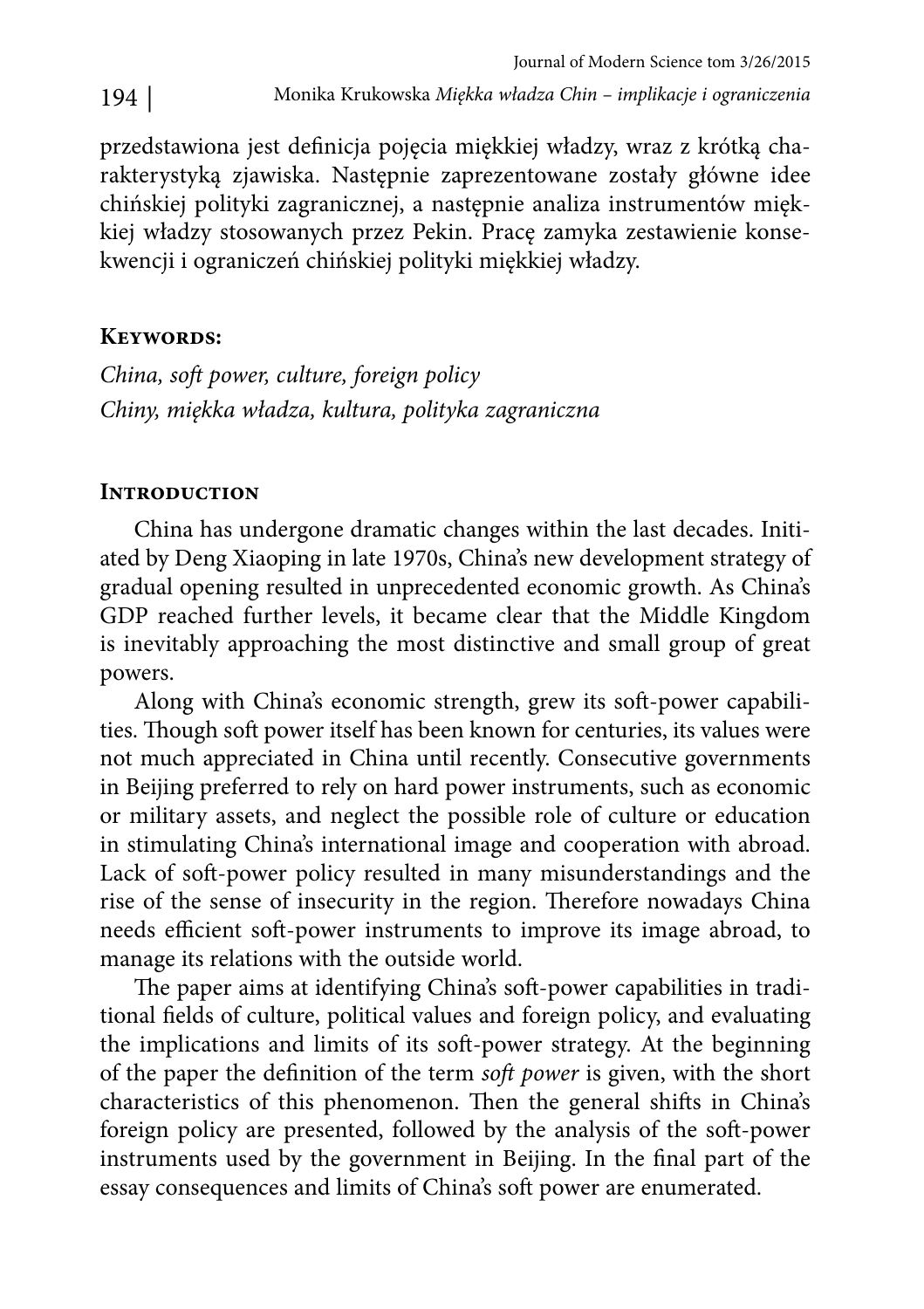### **SOFT POWER DEFINITION**

Historically, states preferred hard power to obtain their political and economic goals in relations with other countries. Yet in the past there were some spectacular examples of soft power, e.g. France of Louis the Great or Great Britain in the 19th century, that mired other countries by their culture or successful politics. In modern times there is one obvious example of efficacious soft power use: the United States of America (the U.S.).

The definition of soft power was coined in the early 1990s by Joseph S. Nye, the political scientist who defined it as the ability to get what you want through inducement and attraction rather than coercion or payments. Nye noticed, that sometimes states can obtain what they want without the use of threats or payoffs, on the opposite: carrots are sometimes much better than sticks (Nye, 2004, p. 5).

According to Nye, countries may derive their soft power from three resources: culture, political and domestic values, and foreign policy. These instruments may have different value, depending on the country. Yet Nye's definition is rather narrow, as it rejects such instruments as aid for development or other forms of financial cooperation, such as foreign investment, which are included by some academics (e.g. Kurlantzick, 2007). Wider definition of soft power allows all forms of influence except the military one, which characterises traditional hard power. Other differences between hard and soft power include such assets, as population, territory, mineral resources or military forces, which are indispensable for hard power and completely useless for soft -power building. As J. Nye noted in his very first essay on soft power, "proof of power lies not in resources but in the ability to change the behaviour of states." (Nye, 1990, p. 155). States have soft power when they have culture, language, political values and institutions that are attractive to other states.

Soft power is best spread by a civil society, e.g. individuals with their informal contacts, travelling or working abroad, as well as multinational companies with foreign investments. Frequent travelling, foreign exchanges, as well as the spread of new ways of communication like the Internet help to export soft power. Nowadays soft -power capabilities come from such sources as good universities (e.g. the Ivy League, Sorbonne, Oxford), famous cultural industries (e.g. Hollywood) or non-governmental organisations with praiseworthy goals (e.g. Médecins Sans Frontières (Doctors Without Borders). As David Shambaugh noticed, soft power is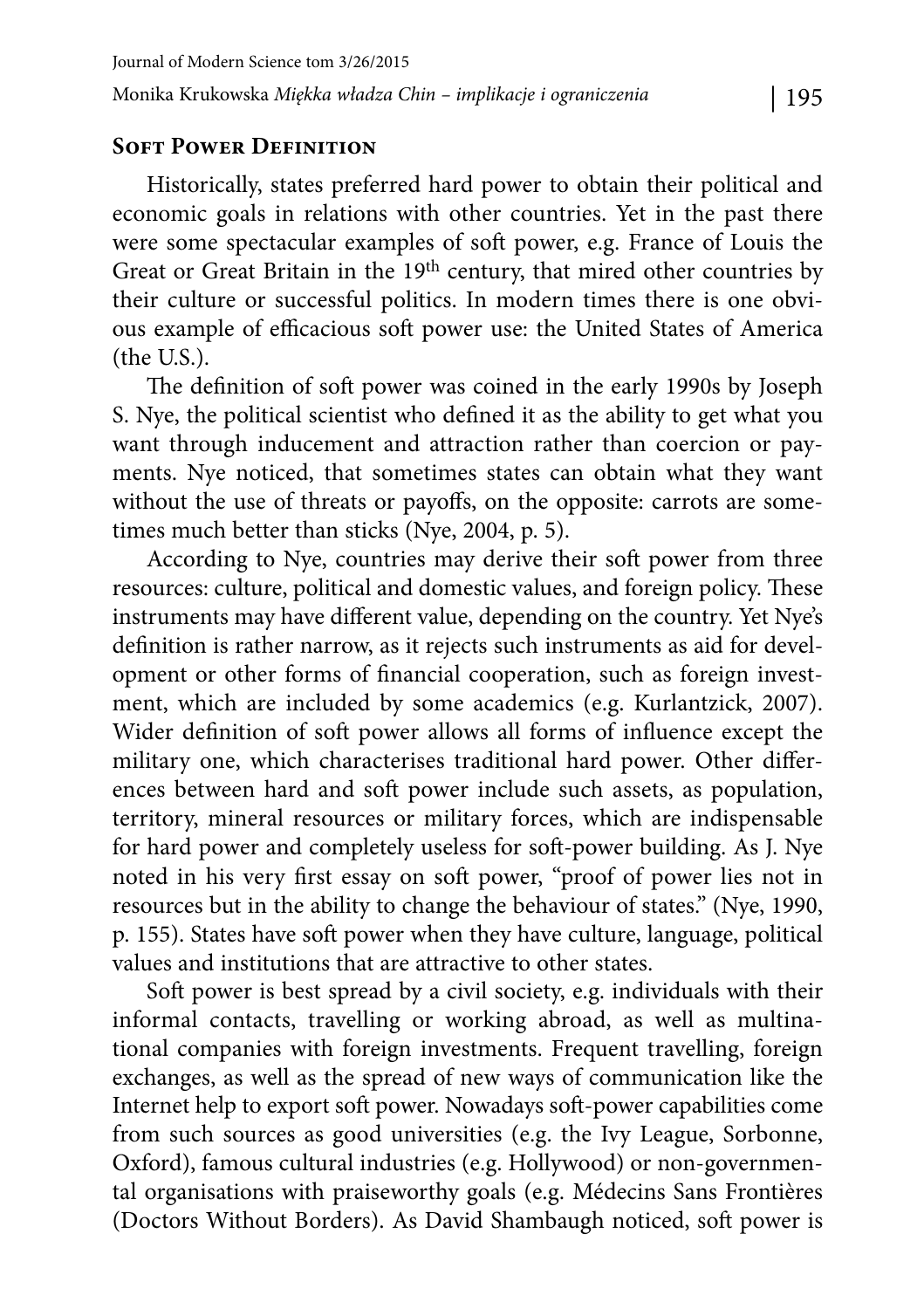not about promoting something that is *unique* about China, but promoting something that is *universal* about China (p. Shambaugh, 2013, p. 212). In other words, if China wants to increase its soft power, it has to find and emphasize all qualities that could be attractive to other nations.

Of course, the role of the government is reduced to supporting the civil society by the use of other soft -power instruments: foreign policy and the spread of most valuable domestic and political values. Therefore states have only minimal contribution in the process of soft -power development, though they can export soft power.

### **China's Foreign Policy**

China's relations with the world survived many changes in modern history. Mao Zedong's cooperation with the Soviet Union, and the non-alignment policy of close relations with developing countries shifted in the 1970s to the opening towards the U.S. In late 1970s Deng Xiaoping launched the programme of economic reforms which included opening China to international cooperation and trade, but also called for keeping a low profile in foreign relations. Therefore China didn't want to be involved in other countries' affairs and didn't want to take an exposed, leadership role in world affairs (Yan Xuetong, 2015). Deng prioritised economic development, hence close cooperation with rich and powerful partners, such as the U.S. and the EU. Notwithstanding China cultivated friendly relations with developing countries rich in much needed resources.

In 2013 Xi Jinping took the reins of a wealthy China, with foreign reserves of about \$4 trillion (2014). With such immense financial possibilities, accumulating wealth is no longer the top one priority for the Chinese leader. Xi wants to give China a new place among the most important and powerful countries in the world. The new strategy aims at "rejuvenating the nation" and "gaining international respect" (Gracie, 2014), which will be reached by achieving "two centenary goals": by 2020 China should become a moderately well-off society, and by 2049 a fully developed nation (Kuhn, 2013).

In November 2014 the Central Conference on Work Relating to Foreign Affairs was held in Beijing. Such meetings usually signalise a shift in foreign policy. As expected, Xi Jinping declared the end of Deng's low profile policy and engagement in external affairs. Xi Jinping stressed that "China should develop a distinctive diplomatic approach befitting its role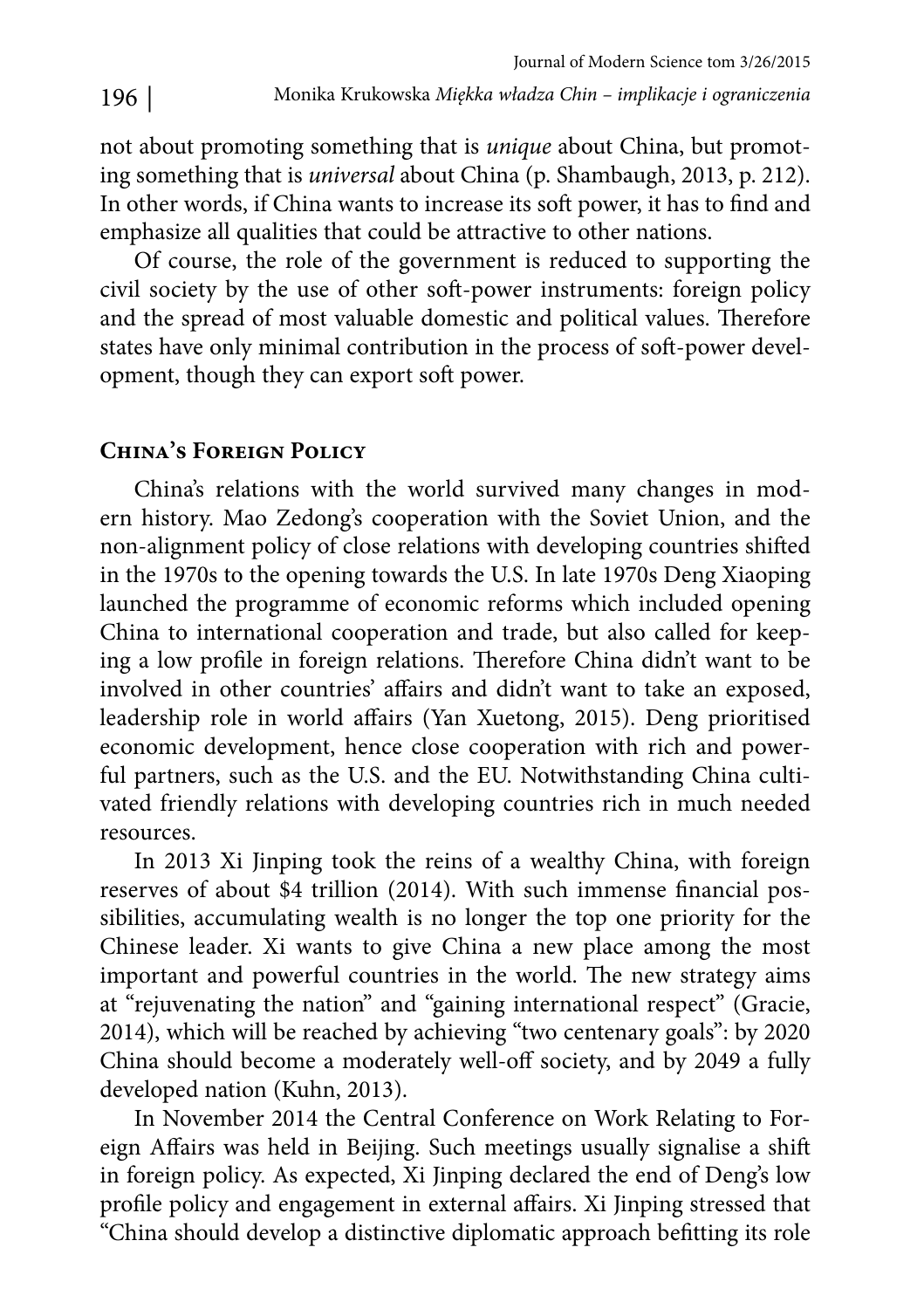of a major country," [...] China "should advance multilateral diplomacy, work to reform the international system and global governance, and increase the representation and say of China and other developing countries." Therefore China will build a "global network of partnerships", [...]a "sound and stable framework of major-country relations", "expand cooperation with other major developing countries", "promote neighbourhood diplomacy" and "increase China's soft power" ("The Central Conference on Work Relating to Foreign Affairs was Held in Beijing," 2014). Regional cooperation is therefore a tool to define China's new - stronger - position in international relations and securing peaceful and undisturbed development.

The shift in foreign policy was caused by the belief, that "modern China is able and willing to offer more "public goods" to the world, including new possibilities of regional cooperation" (Yan Xuetong, 2015a). The newest and most successful initiatives include the creation of two financial institutions: the New Development Bank (NDB) and the Asian Infrastructure Investment Bank (AIIB). Both are based in Asia (in Shanghai and Beijing respectively), both are directed towards developing countries, and in both China is the biggest contributor. Beijing's leadership shows the rising diplomatic and political strength of China, which apparently can create an offer attractive not only to developing but also to developed countries. In case of the AIIB out of 57 countries involved, there are 14 EU members, having altogether 20.2 percent of voting shares. China's leadership aspirations are also shown by the creation of the China-ASEAN Free Trade Area (2010), that covers the Chinese trade with ten Asian countries. It is the largest free trade area in terms of population (1.9 billion) and 3rd largest in terms of GDP (\$12.464 trillion) (Walker, 2010).

In the meantime China constantly underlines its sincere will to cooperate and support the existing international order. The political leaders have obviously given recognition to the rising importance of soft power, as since late 2000s China initiated its soft power offensive.

### **China and Soft Power**

Having succeeded on the economic field, Beijing realised, that further development depends on the way China manages its foreign relations with all partners. The positive example of the U.S. has motivated the Chinese political leaders to using soft power in order to improve the international image of China.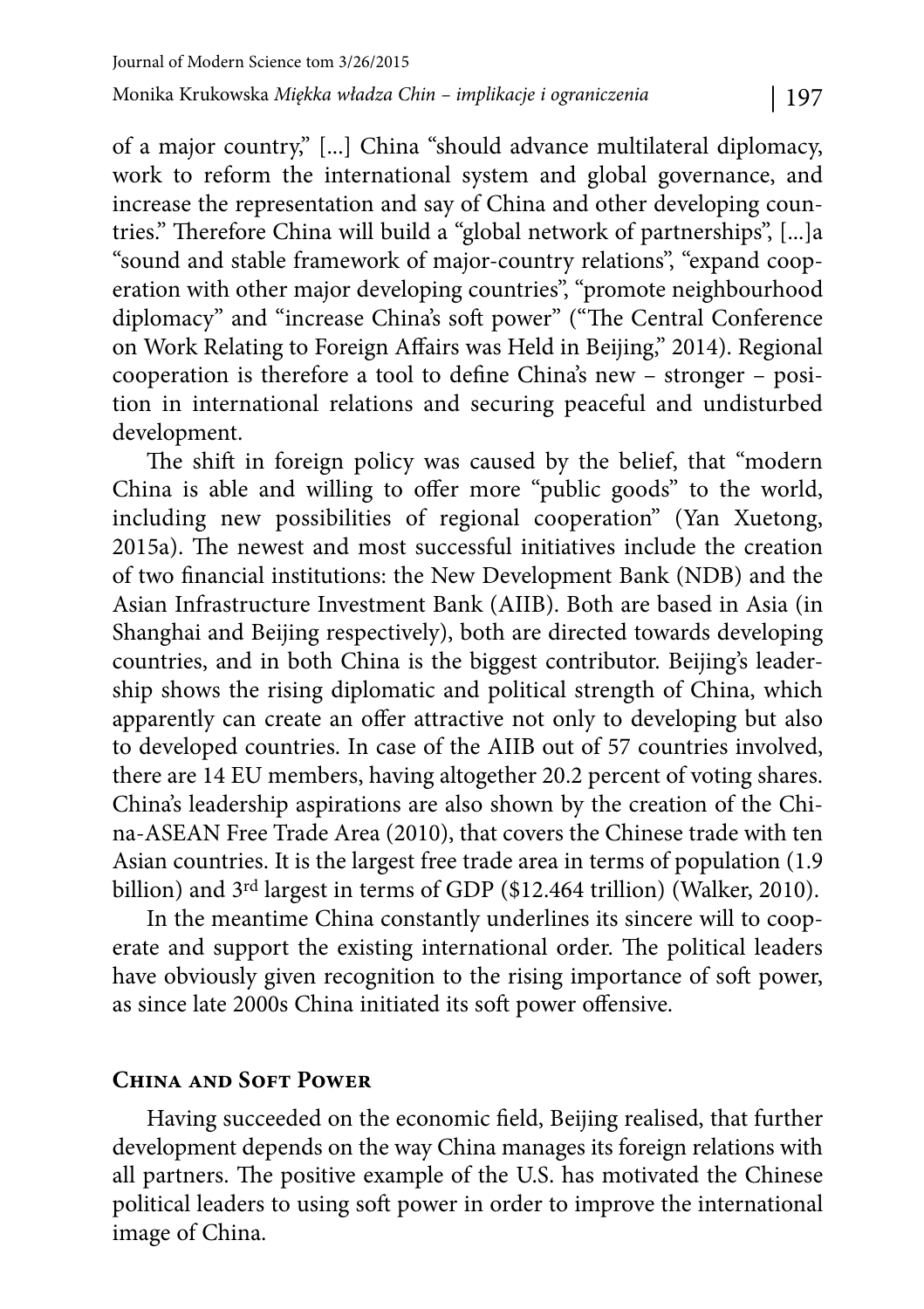The term *soft power* was first used by President Hu Jintao in 2007, during the 17th National Congress of the Communist Party of China (CPC). In his speech the President noticed, that China needed to increase its soft power (Hu Jintao, 2007), without further comment. As a consequence, D. Shambaugh observed, that "since 2008 the Chinese government increasingly has recognized the importance of its international image and building 'soft power' as part of the nation's "comprehensive power" ("Why Is Chinese Soft Power Such a Hard Sell?," 2013). The results were sometimes spectacular, as the 2008 Summer Olympic Games in Beijing.

New President Xi Jinping was much more talkative in January 2014, when he delivered a speech for the members of the CPC Political Bureau. The President called for the promotion of soft power to build China's national image, disseminate modern Chinese values and show the charm of the Chinese culture to the world ("Xi: China to promote cultural soft power," 2014). The declarations were followed by an extensive programme of China's promotion in the world.

China has used various instruments to improve its soft -power capabilities. Beijing focuses on three main features of soft power: culture and education, political and domestic values, as well as foreign policy.

#### **China's Cultural Outreach**

The Chinese 3,000-plus years culture has always attracted people around the world. Hence Beijing recognised cultural heritage as primary source of soft power. China has been actively using the so called cultural diplomacy in order to increase the knowledge and understanding of China abroad. Cultural diplomacy employs a wide variety of activities in the field of fine arts, movies, music, literature, architecture or sport. It appears that Beijing values most spectacular events, as the Olympics, organised in China or abroad, as clear evidence of China's power and importance.

The most important and effective soft-power tools are the ones that get directly to vast audience and are connected with everyday life, sports or leisure. To begin with, China is world famous for its cuisine. All around the world there are Chinese restaurants and people enjoying the Chinese food. Another recent great achievements in the soft-power field are international awards, that China can be proud of: in 2012 Mo Yan received the Nobel Prize in Literature, and Wang Shu won the Pritzker Architecture Prize. In the Nobel Prize history China has ten laureates: five in physics,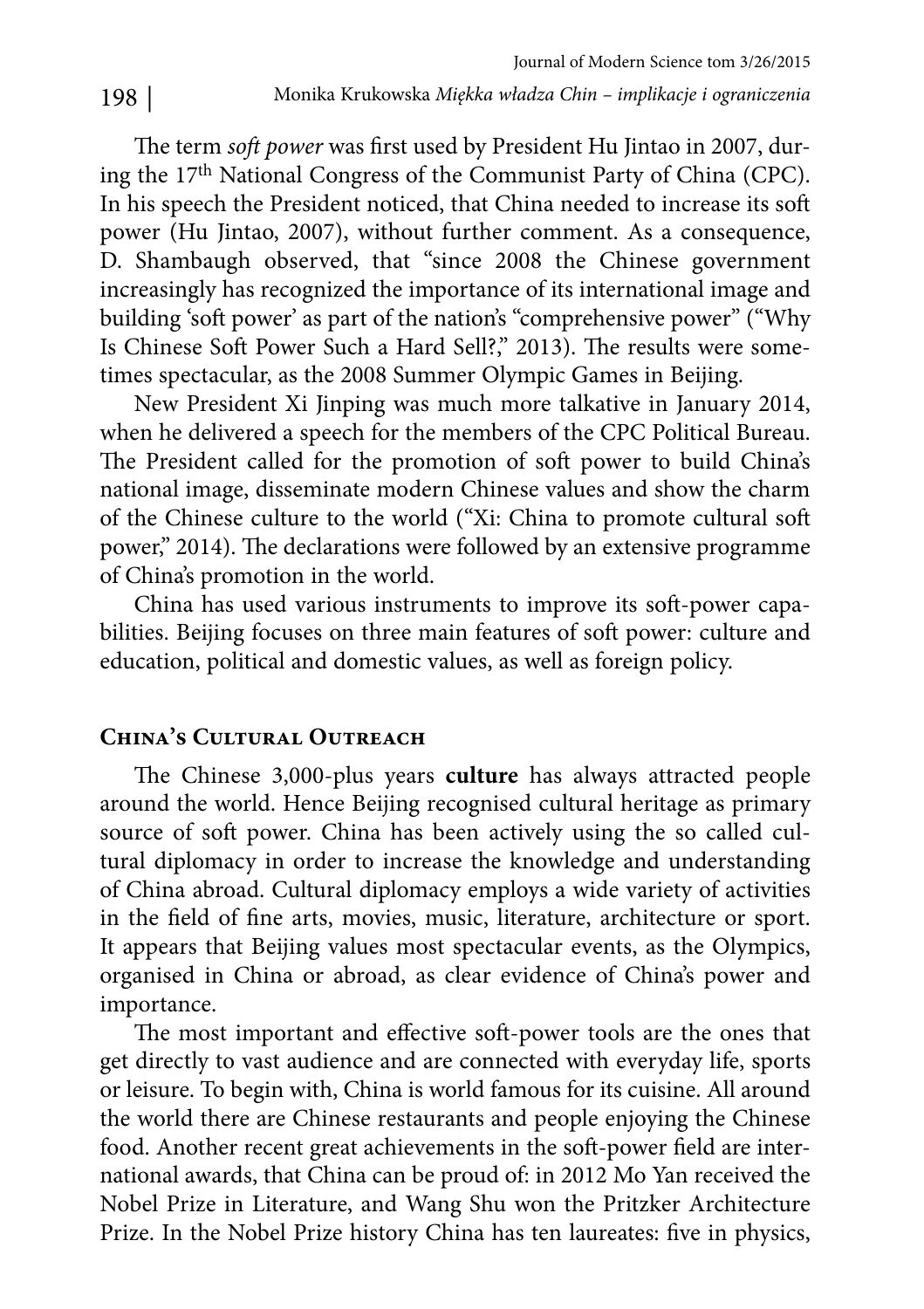two in literature, one in chemistry, medicine and one Peace Nobel Prize. China has also many world-class classical musicians (e.g. Lang Lang, Chen Jiafeng), architects, authors or sportsmen. During 2008 Olympic Games in Beijing, the Chinese sportsmen won 100 medals, and had the biggest score of gold medals (51). Even the Chinese movies have found their way to the Western audience (e.g. Crouching Tiger, Hidden Dragon) with such famous actors as Chow Yun-fat, Jet Li or Zhang Ziyi. All these achievements spread positive views on China to large audience, so are efficient soft-power instruments. The growing visibility of China on other continents was also reached by such undertakings as the designation of 2012 as the EU-China Year of Intercultural Dialogue, or continuous "Years of China" or "Years of Chinese language" in various countries.

The best yet introduced soft-power instrument are Confucius Institutes (CI) hosted by universities, and school-based Confucius Classrooms (CC), founded to spread the Chinese language and culture. The first Institute was opened in 2004 in Seoul. By the end of July 2015 there were 443 CIs and 648 CCs on six continents in over 100 countries ("Confucius Institutes (Classrooms) Around the World," 2015). Such spectacular growth could only be obtained thanks to huge government financing, estimated by *the Economist* at \$278 million in 2013, more than six times as much as in 2006 ("Confucius says," 2014). The costs of this undertaking are considerable: the funding for each CI closes in between \$100,000 to \$150,000 (Sahlins, 2013). Beijing covers all the expenses, including the salaries of directors teachers, and volunteers, funding for training programmes, scholarships, books, conferences, cultural events, travels to China, and field studies of Chinese and foreign experts (Hanban, 2012). Beijing intends to increase the number of CIs to 500 by the end of 2015 ("Confucius Institutes will rise to 500 by the end of this year," 2015).

Being a very successful soft -power instrument, Confucius Institutes are the answer to great demand for Chinese-language classes, and lack of qualified teachers in many countries. They are very advantageous economically for the host countries, though raise many doubts, especially recently. The CIs' organisational structure is quite controversial, as they are integral parts of universities, located on their premises and offering language courses as integral parts of the lectures. Another problem lies in the fact, that the institutes are supervised and sponsored by the Beijing headquarters of the Chinese Language Council International, known as Hanban, and must go in line with the official propaganda. There are some tensions, especially in the U.S. and Canada, where the institutes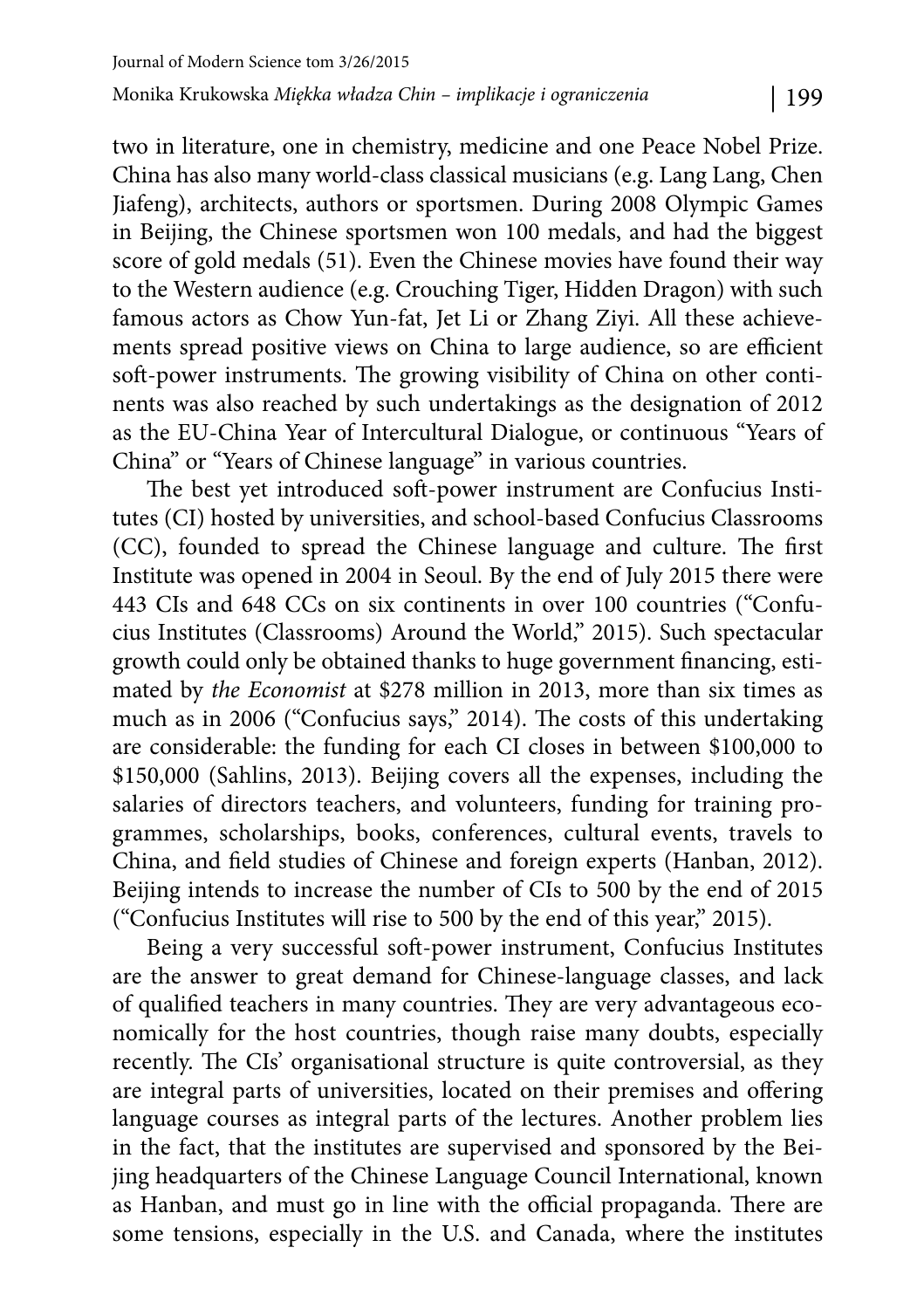are accused of restraining academic freedom by forbidding discussion on subjects uneasy for the Chinese government, such as the political status of Taiwan or the independence of Tibet. In June 2014 the American Association of University Professors called for universities to end or revise their contracts with Confucius Institutes ("Confucius says," 2014). In his article, American anthropologist M. Sahlins gives a list of taboo subjects that cannot be discussed in CIs, including China's military buildup, "the Tiananmen massacre, blacklisted authors, human rights, the jailing of dissidents, the democracy movement, currency manipulation, environmental pollution and the Uighur autonomy movement in Xinjiang." (Sahlins, 2013). As Beijing rejected all discussion on the problem, some CIs were recently closed in the U.S., Canada, France, Japan and Sweden.

Notwithstanding the above problems, the government in Beijing appears as a very efficient player in building its soft-power capabilities as it managed to embed Confucius Institutes so deep in foreign education institutions. All alike institutions (e.g. the British Council, Alliance Française) exist as separate entities, with no access to national education systems. However, to continue its expansion, Beijing needs to lessen its tight control over the institutes.

As people-to-people ties are extremely efficient in soft-power building, China develops many forms of international exchange programmes. Unfortunately for Beijing, China still lacks famous universities, that could be the lodestones attracting young people. The role of education system in soft -power building cannot be overestimated, as disseminates not only education, but also the knowledge of the country, its language, and – in most cases – lasting friendships. Only two universities in mainland China (Peking and Tsinghua) and one in Hong Kong (Chinese University) are listed in the Times Higher Education's 2014 ranking of the world's top 100 schools ("World Reputation Rankings 2014," 2014).

According to China's Ministry of Education, in 2014 there were 377,054 foreign students studying in China, compared to 886,052 in the U.S. ("Project Atlas," 2015). The weakness of China's education is that, according to D. Shambaugh, foreign students mostly come to China for short stays to learn the language (Shambaugh, 2015), and have not time to get to know the country and its people. Therefore Beijing needs to improve the attractiveness of its universities, taking example from the best in the field: the Ivy League or Oxford.

The media are another soft-power instrument used by Beijing. Within the last decade China has undertaken serious efforts towards the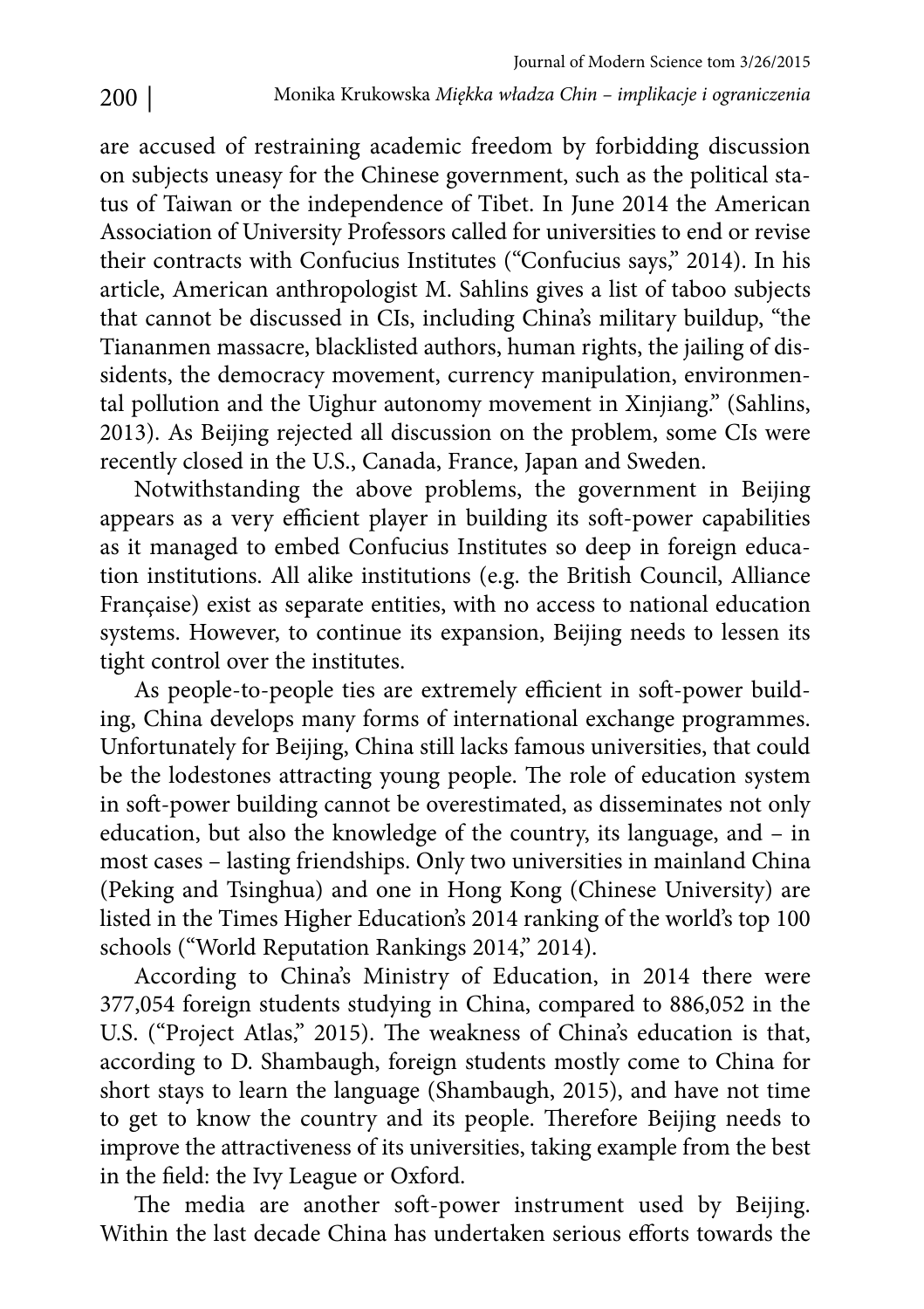enforcement of its official propaganda abroad. As D. Shambaugh noticed, China wants to break "the Western media monopoly" (Shambaugh, 2015), accusing the Western media of biased information about China. The propaganda efforts are coordinated by the State Council Information Office (SCIO), which defines the ideas to be popularised abroad and keeps other Chinese institutions on message (Shambaugh, 2015). The SCIO also produces movies, and publishes books targeting the Chinese communities abroad, as well as in Hong Kong and Taiwan, foreign residents in mainland China, tourists, and business travellers. Beijing confirms its media offensive by huge amounts spent on its "external propaganda" – in 2014 about \$10 billion. According to D. Shambaugh, in the same time the U.S. Department of State public diplomacy expenses equalled only \$666 million (Shambaugh, 2015).

The most important tool of propaganda is Xinhua News Agency, China's official state news service. By its website Xinhuanet, established in 1997, it provides information in various languages (e.g. Chinese, English, French, Spanish, Russian, Arabic, Japanese, Korean, Tibetan, and Uygur), releases 15,000 news stories a day, 12,000 of which are about China ("Brief Introduction to Xinhuanet," 2015). Xinhua has bureaus in over 100 countries, trying to overtake the market already divided between the most important international news agencies as CNN, BBC or Reuters.

In Western countries Xinhua is regarded as a state-controlled agency, and has little impact on the public opinion, though it is very influential in developing regions. Its strength may derive from insufficient foreign reporting by national media or Western agencies, very common in Africa. In such cases, Xinhua enters the market niche, as in case of Egypt (Moskowitz, 2013).

Other Chinese media extremely active abroad are: the state China Central Television (CCTV) and China Radio International. CCTV operates a network of 45 channels in mainland China, and has its own webside CCTV.com, available in Mandarin, English, French, Spanish, Arabic, Russian, Korean, and Chinese ethnic minority languages ("About CCTV. com," 2014). In 2012 CCTV opened its bureaus in Nairobi (Kenya) and Washington D.C. The China Radio International (CRI) is a state-owned international radio broadcaster with 32 overseas bureaus. CRI broadcasts in 61 languages and has the biggest language service among all global media organisations. Its multimedia platform includes radio, Internet, mobile web, television and print ("About China Radio International," 2012).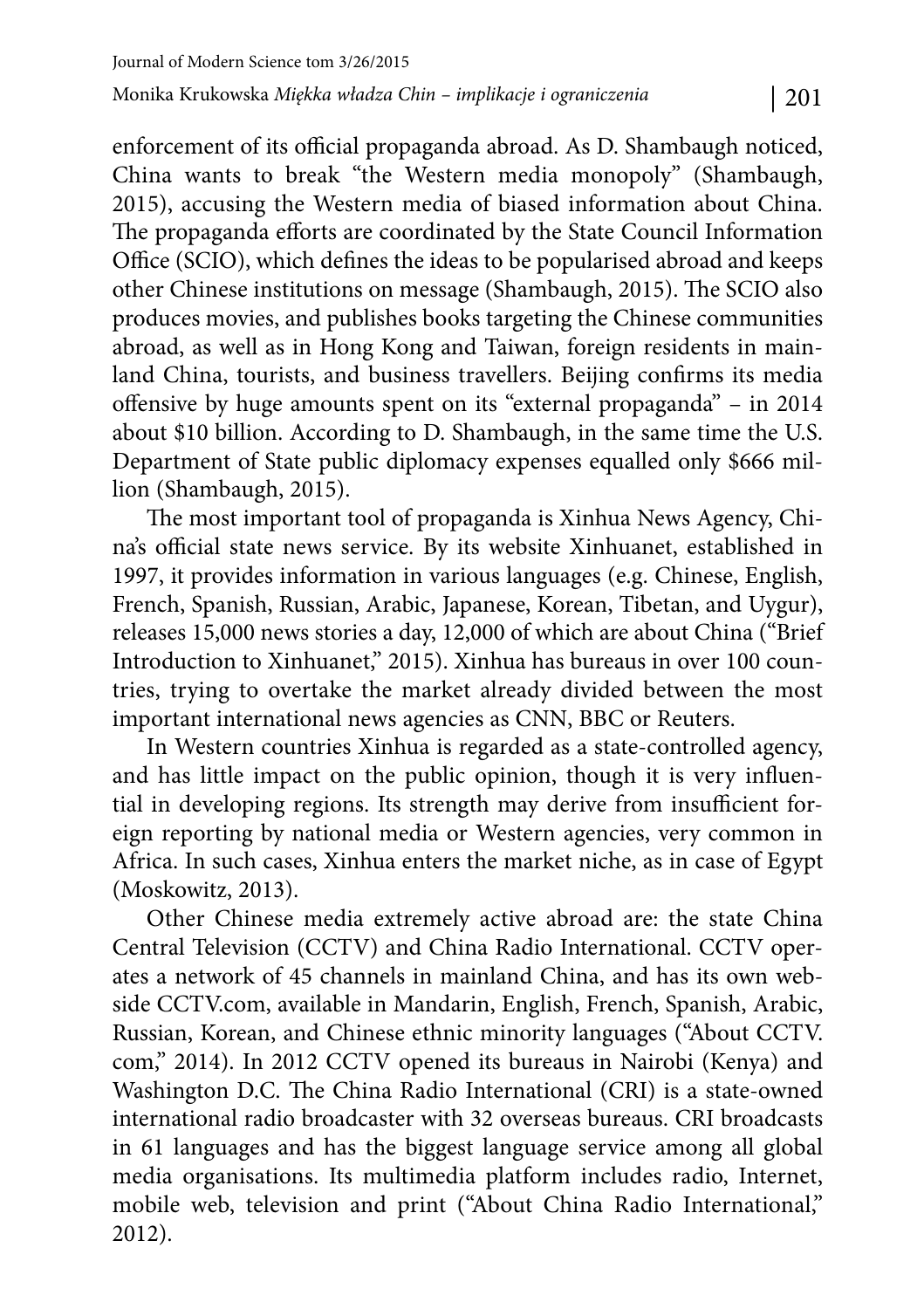All Chinese media have recently survived profound changes, making them more attractive, understandable, up-to-date, and less controversial for the foreign audience. China also extends its offer for foreign markets by round-the-clock programmes in various languages. It is possible, that this campaign will bring the desired effects and the media will be very strong soft-power assets.

#### **Chinese Values and Policies**

China's tradition is not commonly known abroad. People on other continents are not familiar with core Chinese values and beliefs, such as respect for elderly, age and wisdom, the sense of group, or family loyalty. For the vast majority of foreigners the knowledge of China ends on Confucius and maybe Sun Tzu. The situation gets even worse when it comes to explaining the Chinese foreign policy, its basic principles and goals.

As the country's cultural values influence its political leader, they also influence its foreign policy. According to Zhang Lihua, the most important value is harmony, understood as "proper and balanced coordination between things" (Zhang Lihua, 2013). Harmony is deeply rooted in the Chinese Five Principles of Peaceful Coexistence adopted in the 1950s.: the principles of mutual respect for territorial integrity and sovereignty, nonaggression, non-interference in each other's internal affairs, equality, mutual benefit, and peaceful coexistence. The Chinese believe, that people should aim at creating the world of universal harmony, where foreign policy is based on the values of mutual respect, peace, cooperation, coexistence, and win-win development (Zhang Lihua, n.d.). Beijing should concentrate on disseminating the knowledge and awareness of these values, to better communicate with its foreign partners. This problem gains importance, as China undertakes sometimes controversial actions as building artificial reefs on disputed waters of the South China Sea.

Despite traditional values, also political attractiveness is the weak point in China's soft -power strategy. As political ideas are almost always present in China's public discourse, foreign audience is constantly exposed to the CPC propaganda. This one-sided, sometimes controversial attitude doesn't win people's hearts and rather makes them suspicious towards the news. The problem is that public diplomacy "made in China" differs from the one made in Europe or the U.S. As "public" it depends on the socialist government in Beijing, who defines the objectives and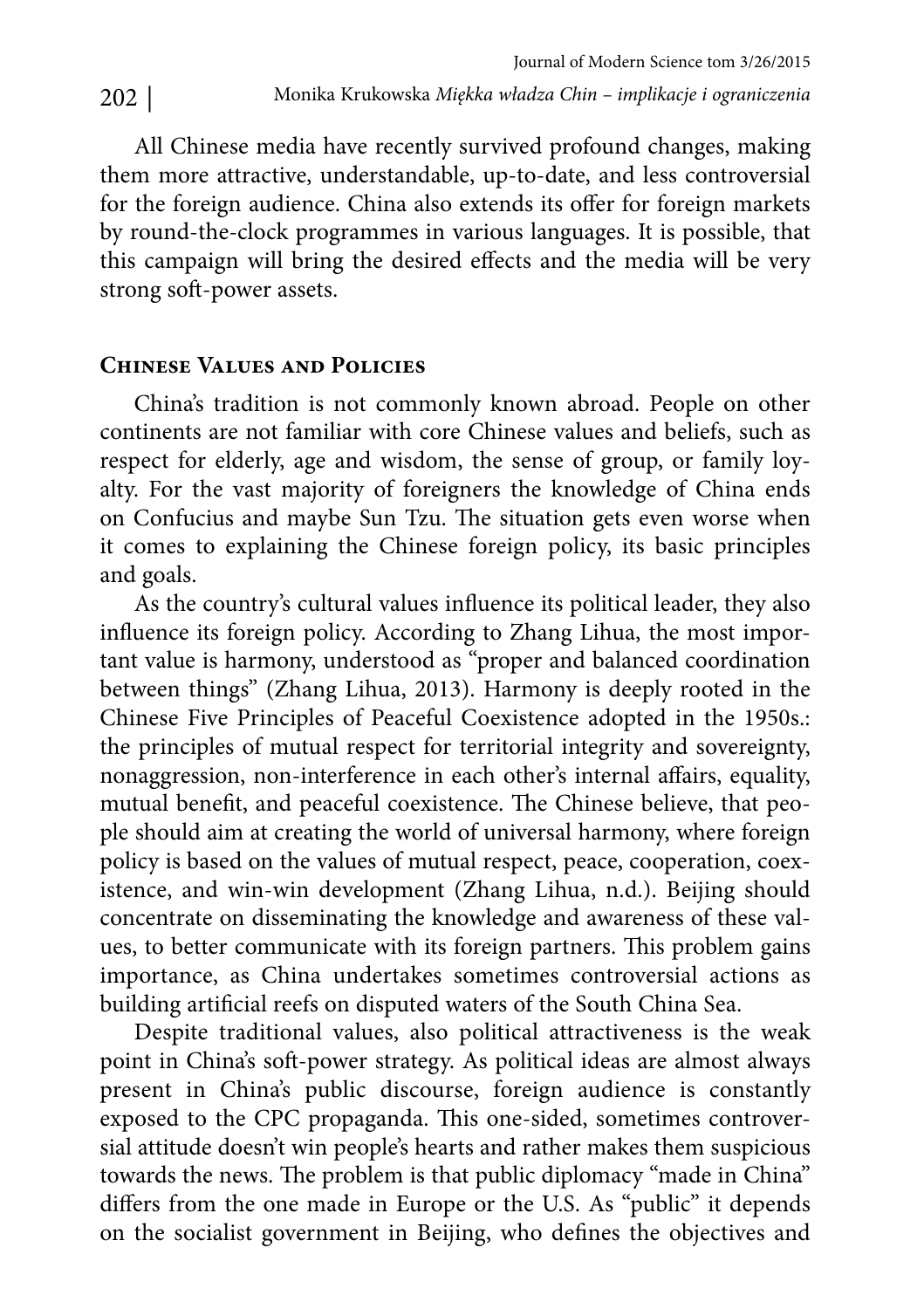the strategy. Therefore the instruments used to win public sympathy and support for the policies are still narrowed to state agencies and state-controlled enterprises, missing all the possibilities offered by the private sector and, above all, individuals. As the efforts are directed mostly toward internal and external non-state actors, its efficiency remains at least dubious.

However since late 2000s one can notice a slow movement towards gradual including the civil society. This is reflected in growing possibilities of leaving China to travel, work or study abroad. According to President Xi Jinping, by 2020 "the number of outbound Chinese tourists is expected to top 500 million" (Page & Magnier, 2014). The state control of the press and other media has been reduced, and the government finally seems to be aware that its internal policy influences its image abroad. Therefore Beijing directs its public diplomacy not only towards foreigners, but also towards the large Chinese diaspora. As expatriate communities not only raise interest about their home countries in new places of residence, but also transfer the knowledge about their motherland, they are important targets.

The Chinese politicians should also use personal narratives appealing to everyone, to win the hearts of the global public opinion. However this attitude is rather rare in China. In 2008, after the earthquake in northern Sichuan, Premier Wen Jiabao toured destroyed towns and shared tragic moments with the local people. By showing this high-profile humanitarian gestures, Wen Jiabao broke the pattern of traditional ways the CPC used to interact with ordinary people. As the New York Times noticed, some analysts say that "Wen's efforts will absolutely leave a long-lasting influence on government work in the future" (Jacobs, 2008).

The Chinese spectacular economic success has already given considerable amount of soft power in both developing and developed countries, with no exceptions. As a result many developing countries want to follow the Chinese economic model and the popularity of the Middle Kingdom is rising. American Pew Research Center analyses global attitudes towards different countries, including China. The recent poll has shown, that in 27 of 39 surveyed countries China's image has improved since 2014, especially within the young people. People around the world are generally convinced that China will replace or already has replaced the U.S. as the world's leading superpower. It is surprising, that this opinion was shared by 52% of Canadians, 46% of Americans, 59% of Europeans, 50% of the Middle East population, 49% in Latin America, and 47% in Africa.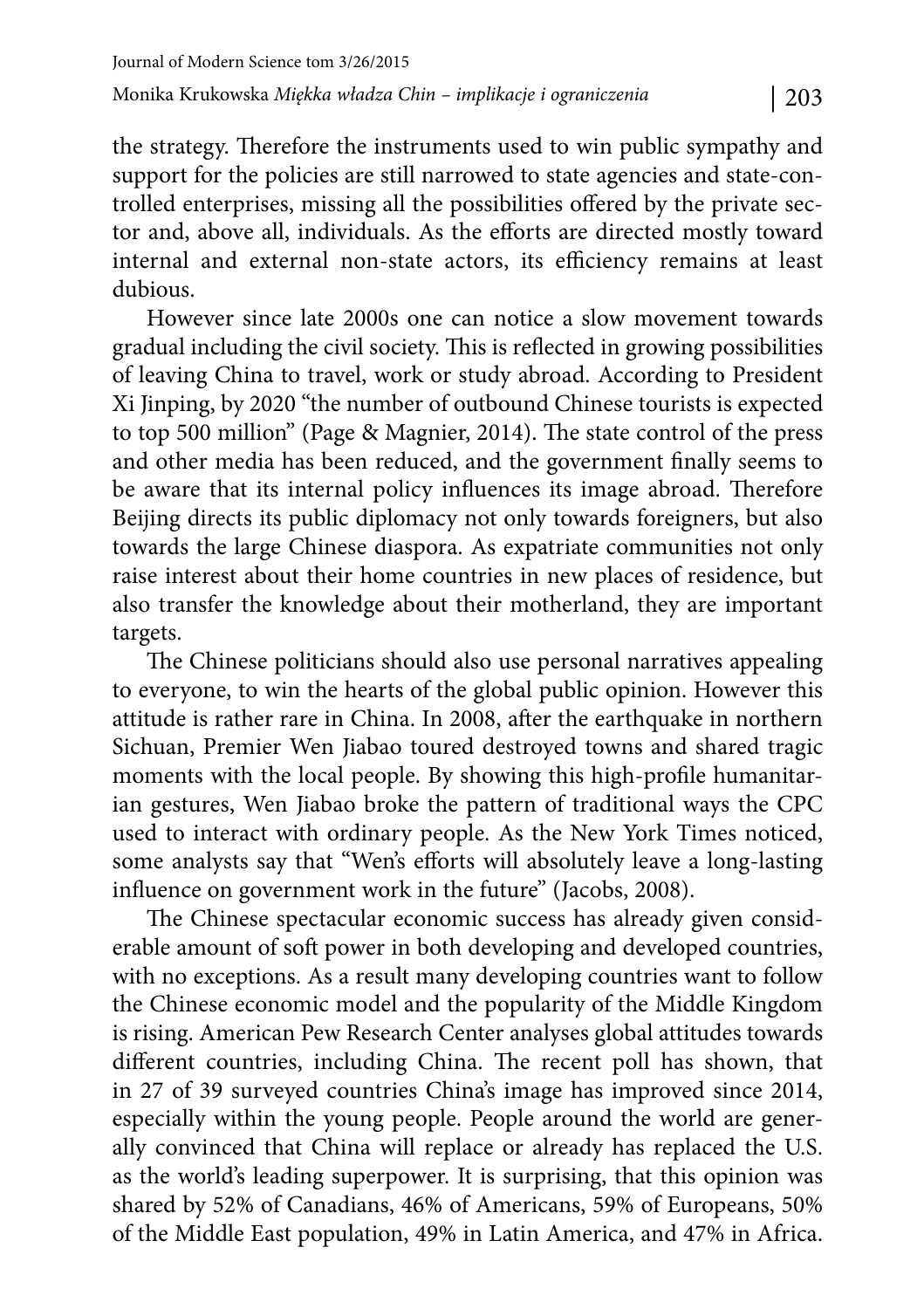Of particular concern for Beijing should be the opinion in Asia, where only 41% believes that China will or has already replaced the U.S. as superpower. The most favourable views of China are found in Africa (e.g. Ghana 80%), Asia (e.g. Pakistan 82%, Malaysia 78%), and Russia (79%), mostly due to strong economic cooperation and the presence of the Chinese diaspora. It is important, that in 2014-15 the ratings for China have risen slightly: positive views from 49% to 54%, and negatives views have dropped from 38% to 34% (Wike, Stokes, & Poushter, 2015).

### **Foreign Policy**

Foreign policy is a very important soft -power instrument used wisely by Beijing. Its vast possibilities have helped to improve China's image abroad and increase its political and economic strength.

Both President Xi Jinping and Prime Minister Li Keqiang have visited over 50 countries in 2014. The growing importance of China is well portrayed by the long lines of politicians and diplomats from various countries making pilgrimages to Beijing in search for valuable deals or financial support. Even the most important European players as Germany or France take good care of bilateral relations with Beijing. Chancellor Angela Merkel visits China every year with a plane full of German investors in search of beneficial contracts. The European countries even sacrifice their traditional values e.g. human rights in order to establish long lasting economic cooperation with China.

Alongside China has been cultivating friendly relations with developing countries to cover its growing appetite for natural resources. As diplomacy is very symbolic, especially in Beijing, since 1993 Premier's first visit every year leads to Africa as a sign of gratitude for diplomatic support after the 1989 Tiananmen square massacre. Thanks to clever diplomacy and deep pockets Beijing managed to convince many governments in Africa and Latin America towards closer cooperation at the expense of its European and American rivals. In bilateral relations with developing countries, China always underlines its win-win strategy based on bilateral trust and shared colonial experience. This attitude is shared by many African leaders, fed up with Western demands concerning human rights or corruption. Beijing's attitude is very undemanding: no meetings with Dalai Lama, no human rights' discussion and non-intervention principle. All these are very convenient and harmless for the vast majority of developing countries. In exchange China offers much needed investment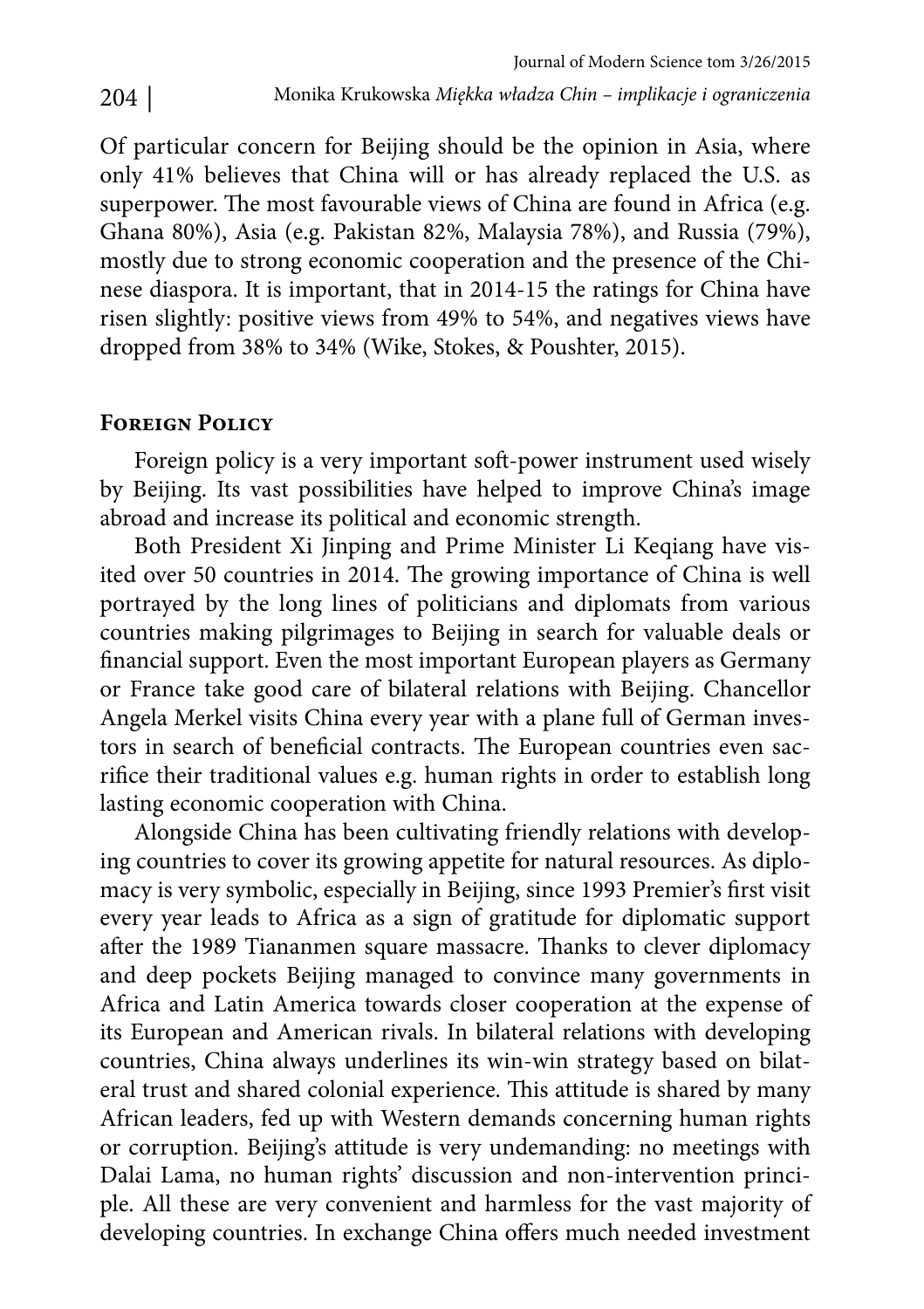and financial resources incomparable to those offered by the U.S., the EU or international financial institutions. Thanks to friendly relations with developing countries, China managed to build its own sphere of influence alongside the U.S., USSR or Europe. This influence was often useful e.g. for voting in international organisations.

The last years have seen increased Chinese activity in Asia. Along with the new strategy of President Xi Jinping, China became an important member of various regional organisations (economic, political, security) and even spearheaded the establishment of new entities (e.g. the Shanghai Cooperation Organisation). By regional engagement and stable, well-balanced foreign policy, China pacifies the rising fears of its economic domination over neighbouring countries, as well as increases its importance in the international forums.

Another multiplier for the Chinese soft power is its membership in international organisations gathering developing countries or emerging markets (e.g. BRICS), where Beijing can exert growing influence with the absence of European and American rivals. The most significant example of Beijing's rising soft power is the establishment of the AIIB altogether with European partners, neglecting the resistance from the U.S. and Japan.

To improve its image abroad, China has also activated its embassies. As important soft -power tools they monitor local media in search of negative opinions on China, and organise various cultural events. China increases its soft -power capabilities by hosting many international meetings and conferences, gathering the most important politicians and diplomats from all continents. Just to mention the 2008 Summer Olympic Games, the 2010 Shanghai World Expo, with over 70 million visitors ("Shanghai World Expo wins worldwide applause," 2010), or the G20 summit in 2016. Beijing offers also an extended exchange programme for politicians and intellectuals, with all the expenses covered by China. According to D. Shambaugh, "through this Beijing cultivates relationships with up-and-coming politicians around the world "(Shambaugh, 2015). China's esteem will also be raised by locating the headquarters of new financial institutions in Beijing (AIIB), and Shanghai (NDB). To ensure the spread of Chinese political and economic thought, China has many state think tanks, attached to different organs of the government, e.g. the Chinese People's Institute of Foreign Affairs, or the Shanghai Institutes for International Studies.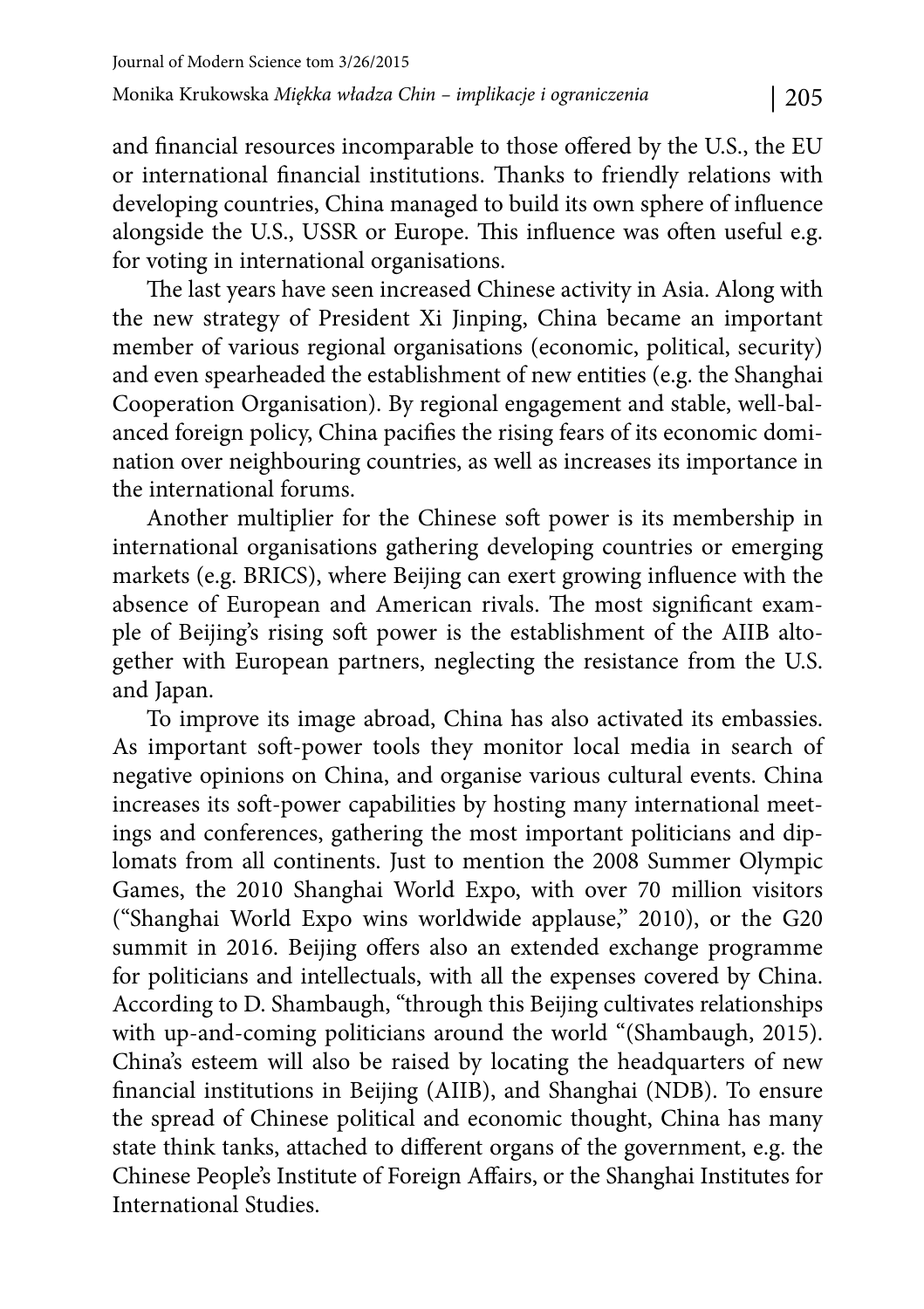### **Implications and Limits**

The rise of China's soft power capabilities has various implications. Thanks to bright diplomacy China has secured access to natural resources, including oil and gas. Its stake in international relations has risen, as Beijing increases its activity in the region or as founding member of new international financial institutions. Hosting grandiose events, as the Olympics or World Expo has simultaneously demonstrated the Chinese financial possibilities and rising aspirations. By extensive programme of cultural cooperation China managed to become more recognisable in many countries.

The long-term consistent strategy of the Chinese political leaders has led to gradual opening of China towards the outside world. Growing access to the Internet (though still censored), altogether with vast supply of various – state and foreign – media (television, radio, press), as well as practically open possibilities of travelling, studying and working abroad, have laid foundation for the further development of a modern society.

Beijing's efforts to build a positive image of China abroad have also affected China itself. The lessening of CPC's control has resulted in higher public awareness and the better understanding of Western values and moral standards. This can facilitate future cooperation.

Overall the Chinese soft-power efforts have had a limited return so far. In its strategy of development China has improved its economic strengths, but not the political and cultural power. The source of huge concern among the Chinese academics and politicians is China's inability to produce movies and other cultural products, that could successfully compete with Western rivals. Its cultural influence doesn't reach beyond East Asia. Its impacts on non-economic, extra-regional affairs are limited.

Joseph S. Nye names two factors that undermine China's efforts: nationalism and reluctance to take full advantage of an uncensored civil society (Nye, 2015). According to Nye, strong anchoring of the CPC's political legitimacy in nationalism resulted in growing territorial conflicts in the South China Sea. On the other hand soft power efforts would be more efficient if China let people openly act with no censorship. By keeping political surveillance on the Internet, Beijing not only reduces the Chinese soft -power capabilities, but also precludes its ability to cover the governments unpopular policies. By keeping censorship over the civil society, Beijing limits its possibilities of positive influence on international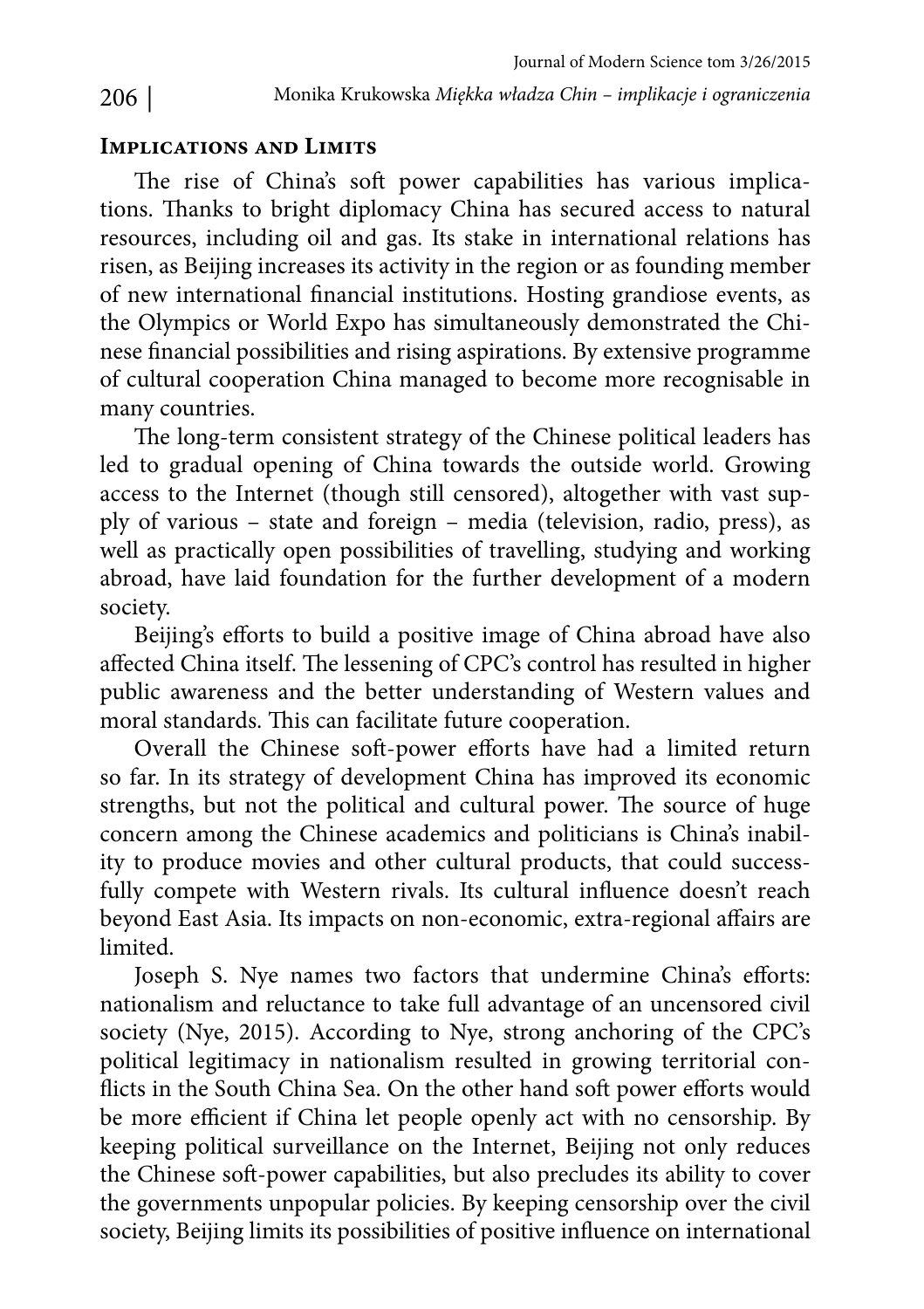public opinion. Underestimating the importance of internal political decisions may lead to negative perception of China and even destroy positive images, e.g. the 2009 Shanghai Expo was covered by the arrest of Nobel Peace Prize laureate Liu Xiaobo (Zhang Lihua, 2014).

According to J. Nye, domestic policies and values set limits to soft power creation, particularly in China (Nye, 2004, p. 89), where the overwhelming presence of the CPC limits intellectual freedom, accepts corruption, capital punishment, and lack of economic freedom. Such qualities cannot be understood and accepted in Western democratic countries. China also needs to address its environmental problems as pollution is one of the most disadvantageous factors for foreigners.

In China's foreign policy soft-power creation is disturbed by conflicts caused by Beijing's growing assertiveness. In 2011 China came into confrontation with Western powers on the Syrian crisis. Such conflicts as Ukraine (2013) put China against the European powers. In 2012 Beijing confronted Japan over Senkaku/Diaoyu islands, and in 2013 China declared a new Air Defence Identification Zone. Chinese initiatives as AIIB or NDB also reveal Beijing's will of showing off its growing strength. Such an attitude puts other countries in an uncomfortable position, between the U.S. and China. Yet rising China is sometimes regarded by its neighbours as a threat both in economic, and military aspects. Even though the economic danger does not seem so obvious, many countries fear that China will completely dominate them on its way of development. On the other hand China fears that neighbouring countries may create some anti-China coalition led by Japan, that will at least slower its growth.

## **Conclusion**

Unfortunately for Beijing, China is a young, rising economy, that had no time to build its soft power capabilities in modern history. To make up for the lost time, China has to consolidate its existing soft power sources: develop universities, conduct wise and comprehensive cultural diplomacy to raise the knowledge and understanding of the Chinese language and culture, as well as continue its diplomatic efforts to find high-quality strategic partners, and deter from unilateral controversial decisions.

Simultaneously the government if Beijing has to realise, that the best sources of soft power lie in the Chinese civil society, not the state and its agencies. Hence the government must allow unrestrained contact with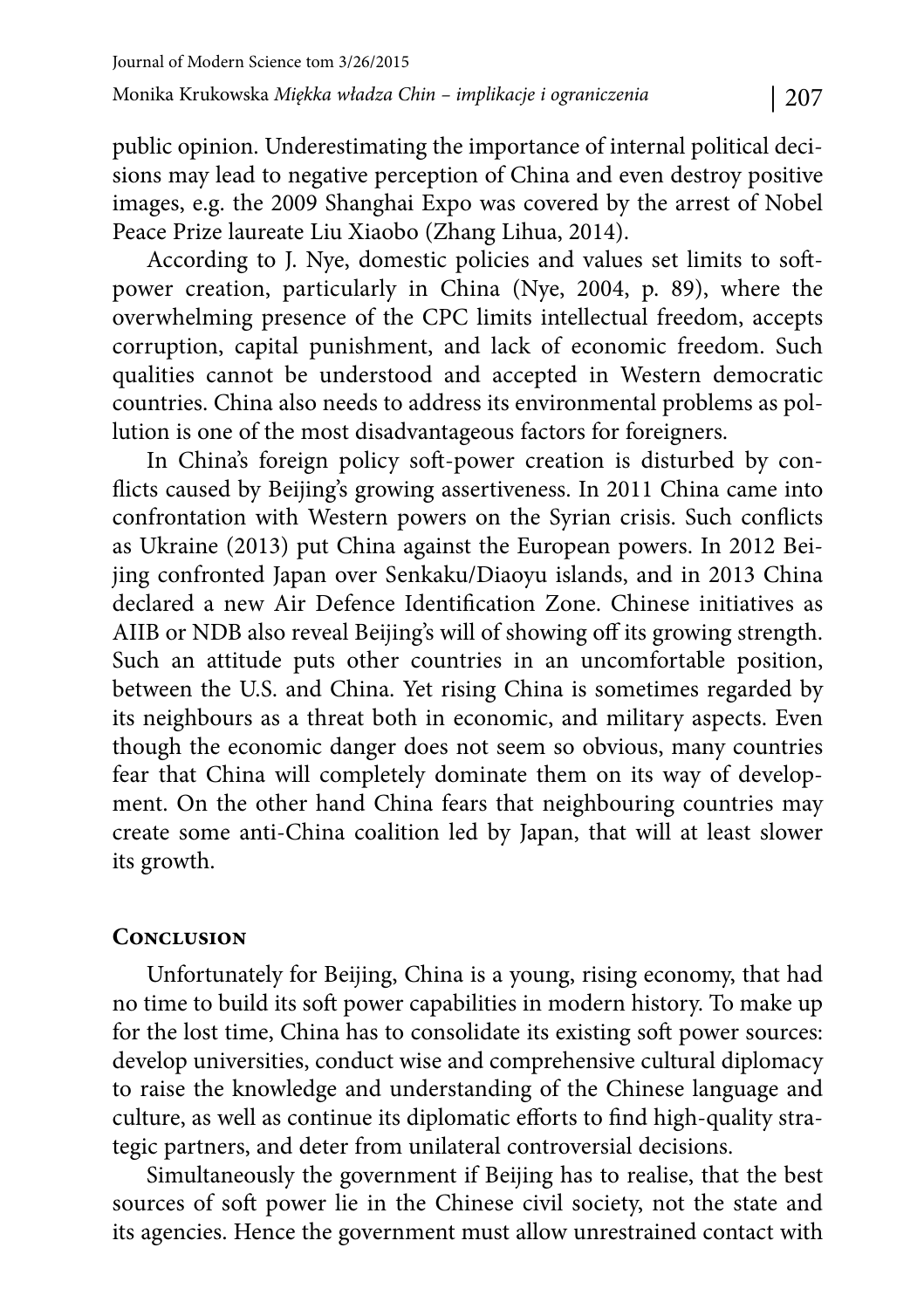the outside world, especially by lessening its control over the Internet, and other media. Thanks to wise soft-power usage soon China may be regarded as a legitimate and accepted member of international society and a provider of stability in the region.

## **References**

- About CCTV.com. (2014). Retrieved September 2, 2015, from english. cntv.cn
- About China Radio International. (2012). Retrieved September 2, 2015, from http://english.cri.cn/11114/2012/09/20/1261s723239.htm
- A message from Confucius. (2009, October). *The Economist*. Retrieved from http://www.economist.com/node/14678507
- Brief Introduction to Xinhuanet. (2015). Retrieved August 20, 2015, from http://news.xinhuanet.com/english2010/special/2011-11/28/c\_ 131274495.htm
- Confucius Institutes (Classrooms) Around the World. (2015). Retrieved August 20, 2015, from http://english.hanban.org/node\_10971.htm
- Confucius Institutes will rise to 500 by the end of this year. (2015, July 13). Retrieved August 20, 2015, from http://news.xinhuanet.com/ english/2015-07/13/c\_134407893.htm
- Confucius says. (2014, September). *The Economist*. Retrieved from http:// www.economist.com/news/china/21616988-decade-ago-china-beganopening-centres-abroad-promote-its-culture-some-people-arepushing
- Fowler, G. A., & Meichtry, S. (2008, July 16). China Counts the Cost of Hosting the Olympics. *Wall Street Journal*. Retrieved from http://www. wsj.com/articles/SB121614671139755287
- Gracie, C. (2014, November 7). The credo: Great rejuvenation of the Chinese nation. Retrieved September 4, 2015, from http://www.bbc.com/ news/world-asia-china-29788802
- Hanban. (2012). *Hanban (Confucius Institute Headquarters) 2010 Annual Report*. Retrieved from file:///G:/think%20tanks/\_inne/Hanban\_ report\_2010.pdf
- Hu Jintao. (2007). Hu Jintao's report at 17th Party Congress. Hold High the Great Banner of Socialism with Chinese Characteristics and Strive for New Victories in Building a Moderately Prosperous Society in all. Retrieved August 19, 2015, from http://www.china.org.cn/english/ congress/229611.htm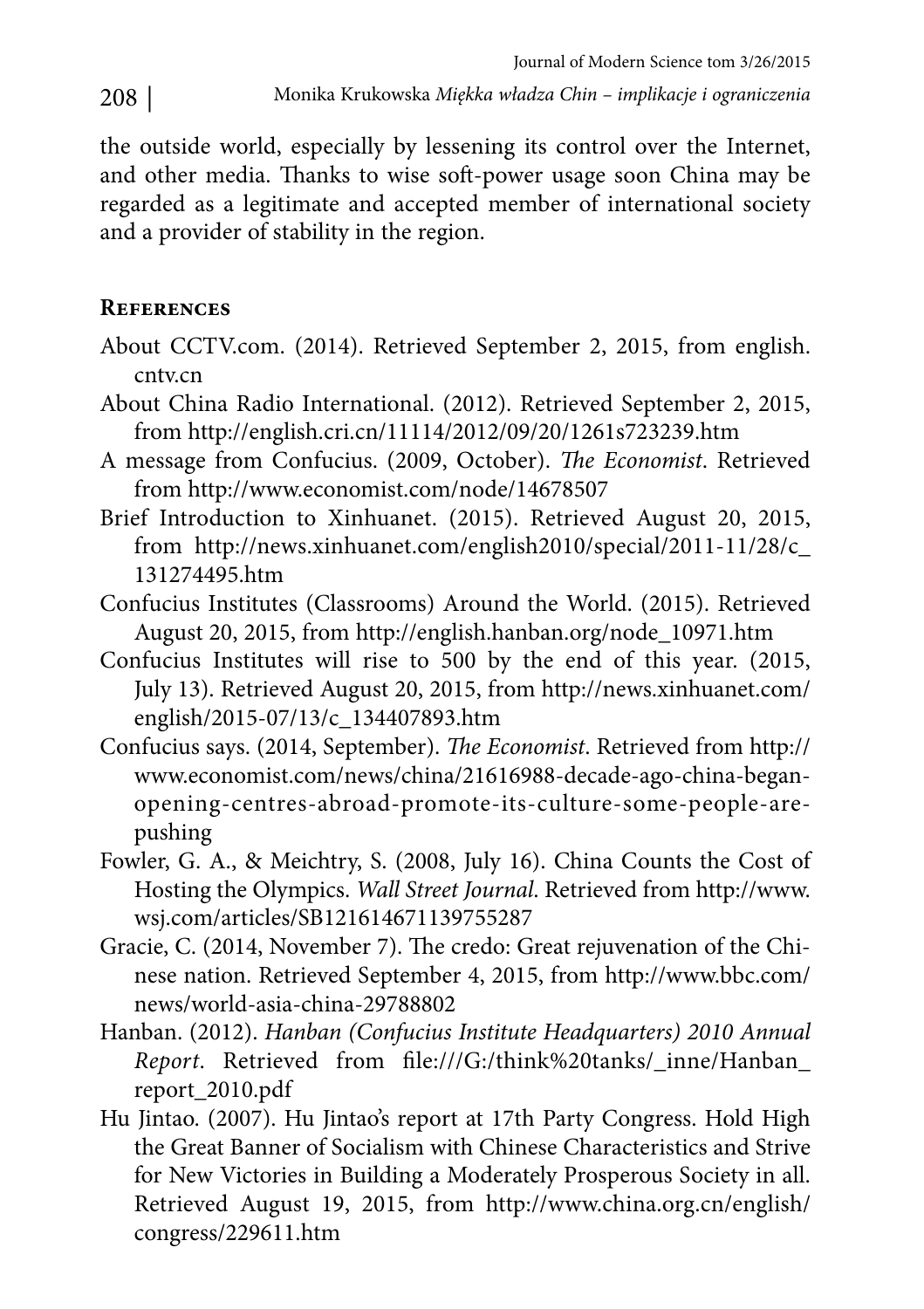- Jacobs, A. (2008, May 21). In Quake, Apotheosis of Premier "Grandpa." *The New York Times*. Retrieved from http://www.nytimes.com/2008/05/21/ world/asia/21wen.html
- Kuhn, R. L. (2013, June 4). Xi Jinping's Chinese Dream. *The New York Times*. Retrieved from http://www.nytimes.com/2013/06/05/opinion/ global/xi-jinpings-chinese-dream.html
- Kurlantzick, J. (2007). *Charm offensive: how China's soft power is transforming the world*. New Haven: Yale University Press.
- Moskowitz, S. (2013, June 9). Beijing Does It Better. Retrieved August 28, 2015, from https://www.foreignaffairs.com/articles/china/2013-06-09/ beijing-does-it-better
- Nye, J. S. (1990). Soft Power. *Foreign Policy*, (80), 153–171. http://doi. org/10.2307/1148580
- Nye, J. S. (2004). *Soft power: the means to success in world politics*. New York: Public Affairs.
- Nye, J. S. (2015, July 10). The Limits of Chinese Soft Power. Retrieved August 19, 2015, from http://www.project-syndicate.org/commentary/ china-civil-society-nationalism-soft -power-by-joseph-s--nye-2015-07
- Page, J., & Magnier, M. (2014, November 9). Xi Jinping: China's Economic Risks "Not That Scary." Retrieved June 24, 2015, from http:// www.wsj.com/articles/xi-jinping-chinas-economic-risks-not-thatscary-1415516936
- Project Atlas. (2015). Retrieved September 2, 2015, from http://www.iie. org/Research-and-Publications/Project-Atlas
- Sahlins, M. (2013, October 30). China U. *The Nation*. Retrieved from http://www.thenation.com/article/china-u/
- Shambaugh, D. (2013). *China goes global: the partial power*. Oxford; New York: Oxford University Press.
- Shambaugh, D. (2015, August). China's Soft -Power Push. Retrieved August 19, 2015, from https://www.foreignaffairs.com/articles/ china/2015-06-16/china-s-soft -power-push
- Shanghai World Expo wins worldwide applause. (2010, October 31). Retrieved September 2, 2015, from http://news.xinhuanet.com/english2010/china/2010-10/31/c\_13584040\_2.htm
- The Central Conference on Work Relating to Foreign Affairs was Held in Beijing. (2014, November 29). Retrieved from http://www.fmprc.gov. cn/mfa\_eng/zxxx\_662805/t1215680.shtml
- Walker, A. (2010, January 1). China and Asean trade deal begins. *BBC*. Retrieved from http://news.bbc.co.uk/2/hi/business/8436772.stm